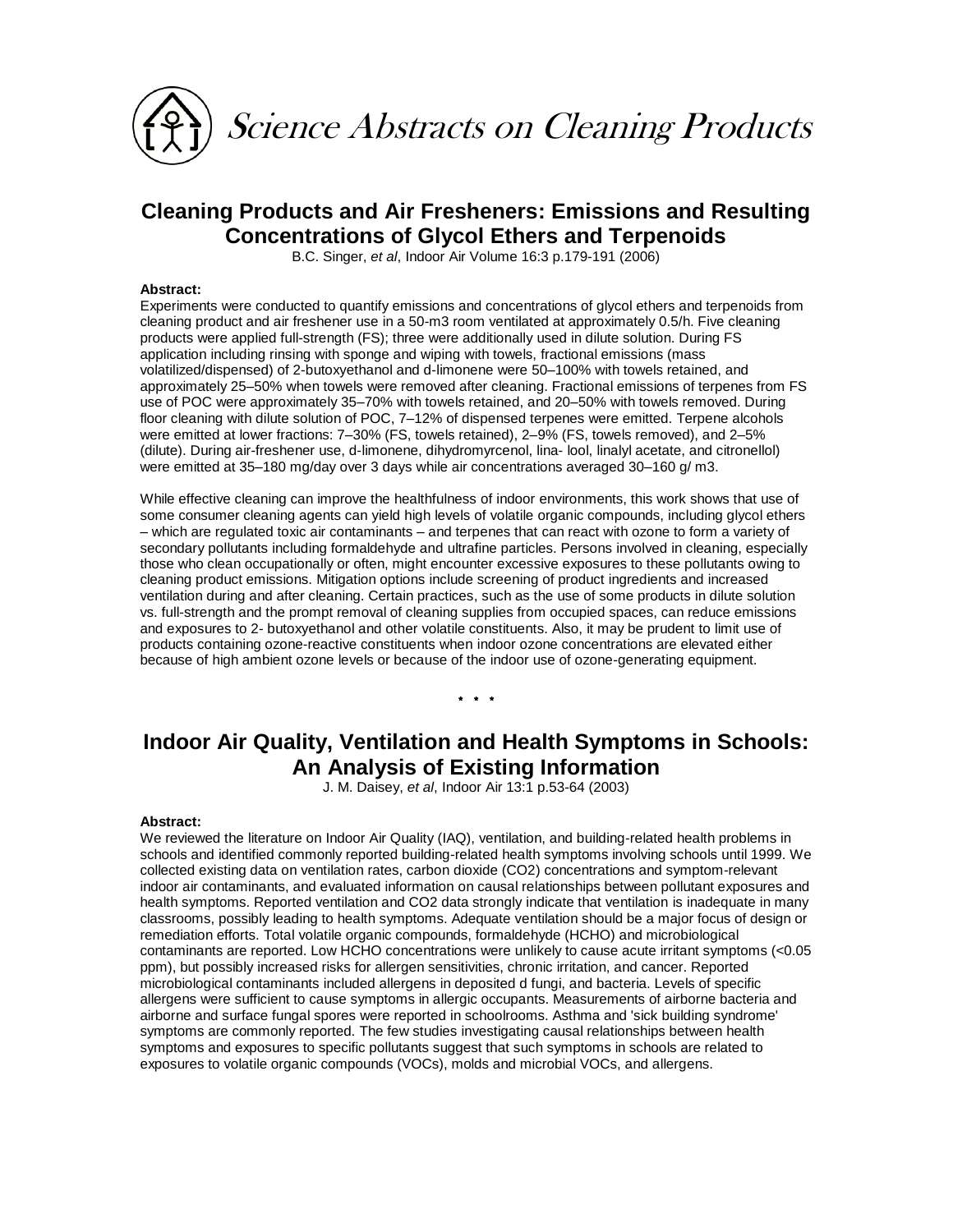### **Practical Implications:**

Although peer-reviewed literature on this subject is sparse, there is a clear indication that classroom ventilation is typically inadequate. Researchers observed specific allergens in classrooms at levels sufficient to affect sensitive occupants. Studies of health symptom associations with IAQ conditions in the classroom are very rare, but taken with more general knowledge of IAQ, suggest that improved ventilation and targeted indoor pollutant source reductions could reduce certain occupant symptoms and improve the standard of health of the occupants.

\* \* \*

# **Cleaning Products and Air Fresheners: Exposure to Primary and Secondary Air pollutants**

W. Nazaroff, *et al*, Atmospheric Environment (38) p.2841-2865 (2004)

### **Abstract:**

Building occupants, including cleaning personnel, are exposed to a wide variety of airborne chemicals when cleaning agents and air fresheners are used in buildings. Certain of these chemicals are listed by the state of California as toxic air contaminants (TACs) and a subset of these are regulated by the US federal government as hazardous air pollutants (HAPs). In addition, many cleaning agents and air fresheners contain chemicals that can react with other air contaminants to yield potentially harmful secondary products. For example, terpenes can react rapidly with ozone in indoor air generating many secondary pollutants, including TACs such as formaldehyde. Furthermore, ozone-terpene reactions produce the hydroxyl radical, which reacts rapidly with organics, leading to the formation of other potentially toxic air pollutants. Indoor reactive chemistry involving the nitrate radical and cleaning-product constituents is also of concern, since it produces organic nitrates as well as some of the same oxidation products generated by ozone and hydroxyl radicals.

Few studies have directly addressed the indoor concentrations of TACs that might result from primary emissions or secondary pollutant formation following the use of cleaning agents and air fresheners. In this paper, we combine direct empirical evidence with the basic principles of indoor pollutant behavior and with information from relevant studies, to analyze and critically asses air pollutant exposures resulting from the use of cleaning products and air fresheners, toxicants and compounds that can readily react to generate secondary pollutants. The toxicity of many of these secondary pollutants has yet to be evaluated. The inhalation intake of airborne organic compounds from cleaning product use is estimated to be of the order of 10 mg d-1 per person-1 in California. More than two dozen research articles present evidence of adverse health effects from inhalation exposure associated with cleaning or cleaning products. Exposure to primary and secondary pollutants depends on the complex interplay of many sets of factors and processes, ventilation, absorptive interactions with building surfaces, and reactive chemistry. Current understanding is sufficient to describe the influence of these variables qualitatively in most cases and quantitatively in a few.

\* \* \*

### **Update on Asthma and Cleaners**

J. Zock, *et al*, Current Opinion in Allergy & Clinical Immunology (2) p.114-20 (2010)

### **Abstract:**

The present study summarizes the recent literature on the relation between cleaning exposures and respiratory health, in particular asthma, including reviews, epidemiological surveys, surveillance programs and exposure studies.

A large international general population study showed an increased risk of new-onset asthma associated with cleaning work, with professional use of cleaning products and with domestic use of cleaning sprays. Three surveillance studies confirm the recognition of occupational asthma cases among cleaners and among others who use cleaning products at work. Six workforce-based studies show that respiratory symptoms are partly work-related, and are associated with certain specific exposures including sprays, chlorine bleach and other disinfectants.

Recent studies have strengthened the evidence of asthma and other adverse respiratory effects in cleaning workers. Similar effects are seen in other settings in which cleaning products are used such as healthcare